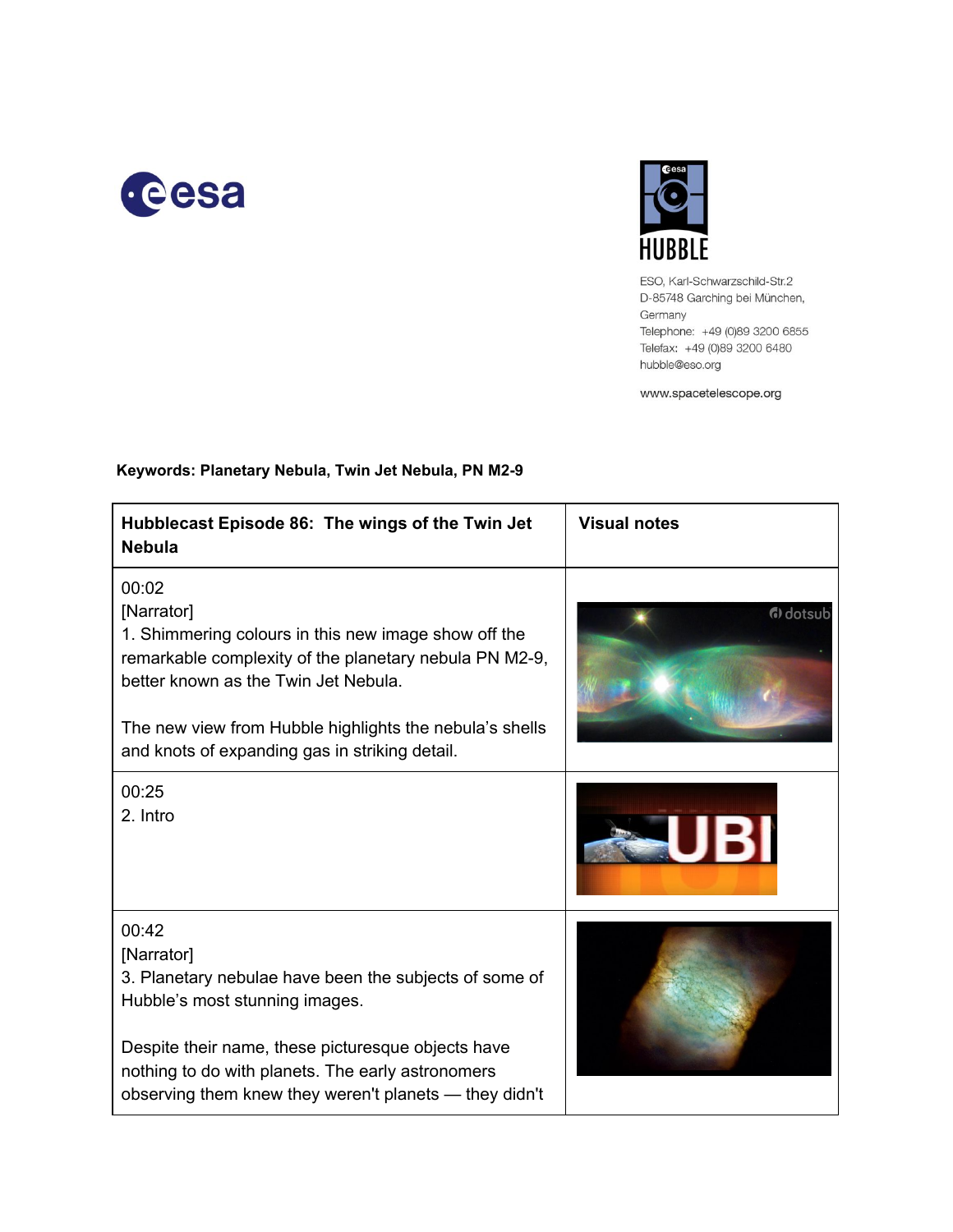move across the sky — but they were given the name as they resembled distant planets in the telescopes of the day.

When better telescopes came along, astronomers were able to see their more intricate structure and reveal their true nature. They are huge shells of gas formed when Sun-like stars run out of fuel, and throw off their outer layers.

These shells are then heated up, ionised and illuminated by the fierce ultraviolet radiation from the star's hot core, which remains at the nebula's heart — resulting in spectacular light shows like the one seen here.



# 02:07

### [Narrator]

4. These nebulae glow in all manner of beautiful colours, due to the presence of different gases.

The famous Ring Nebula, for example, glows in vibrant blue-greens, reds and oranges — caused by regions of glowing oxygen, hydrogen and nitrogen.

## 02:27

### [Narrator]

5. The Twin Jet Nebula has a rather different appearance from the Ring Nebula with two iridescent lobes of material stretching outwards from the nebula's centre.

The reason for this odd structure is hidden at the nebula's core.

The Twin Jet Nebula is a bipolar nebula and the



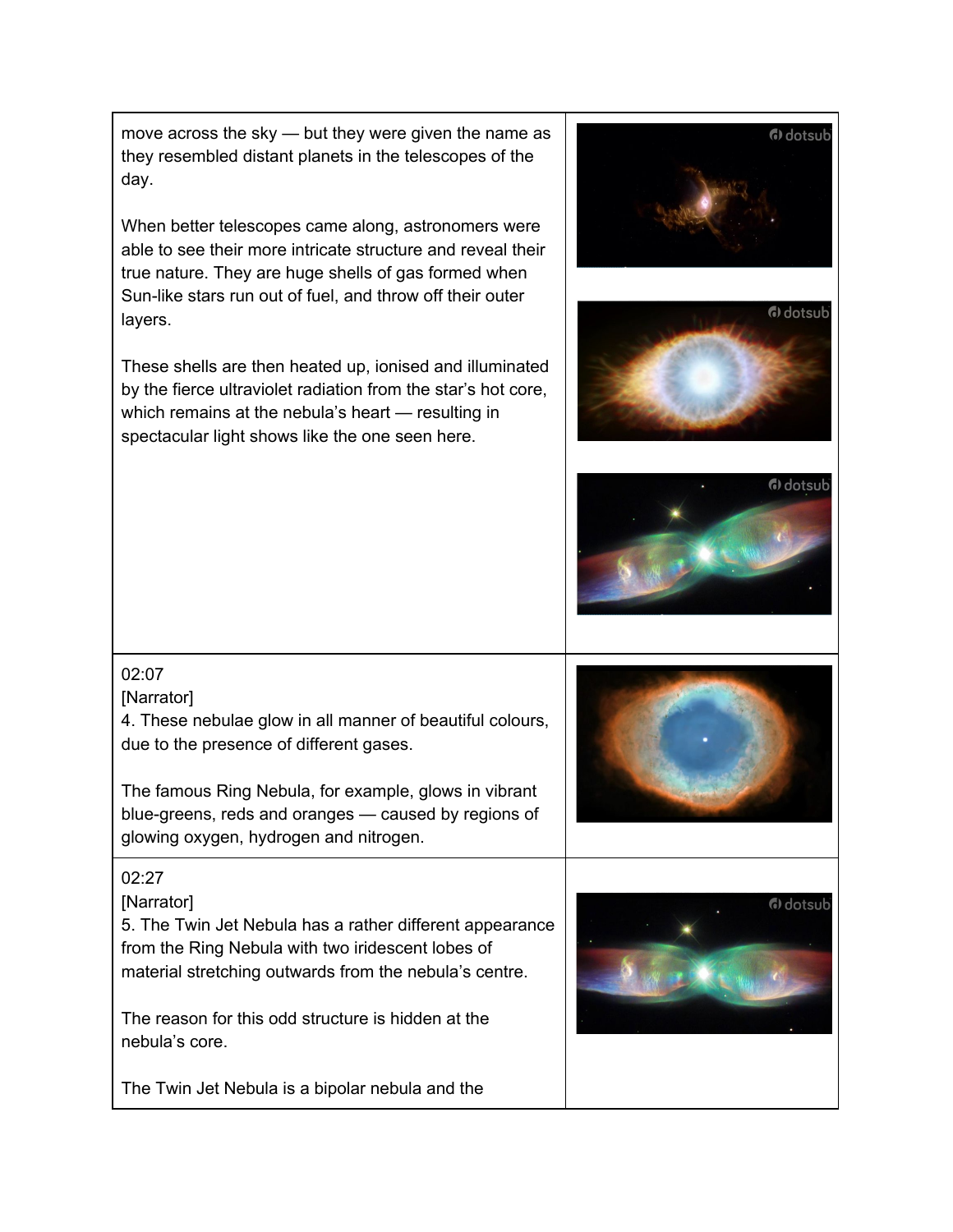